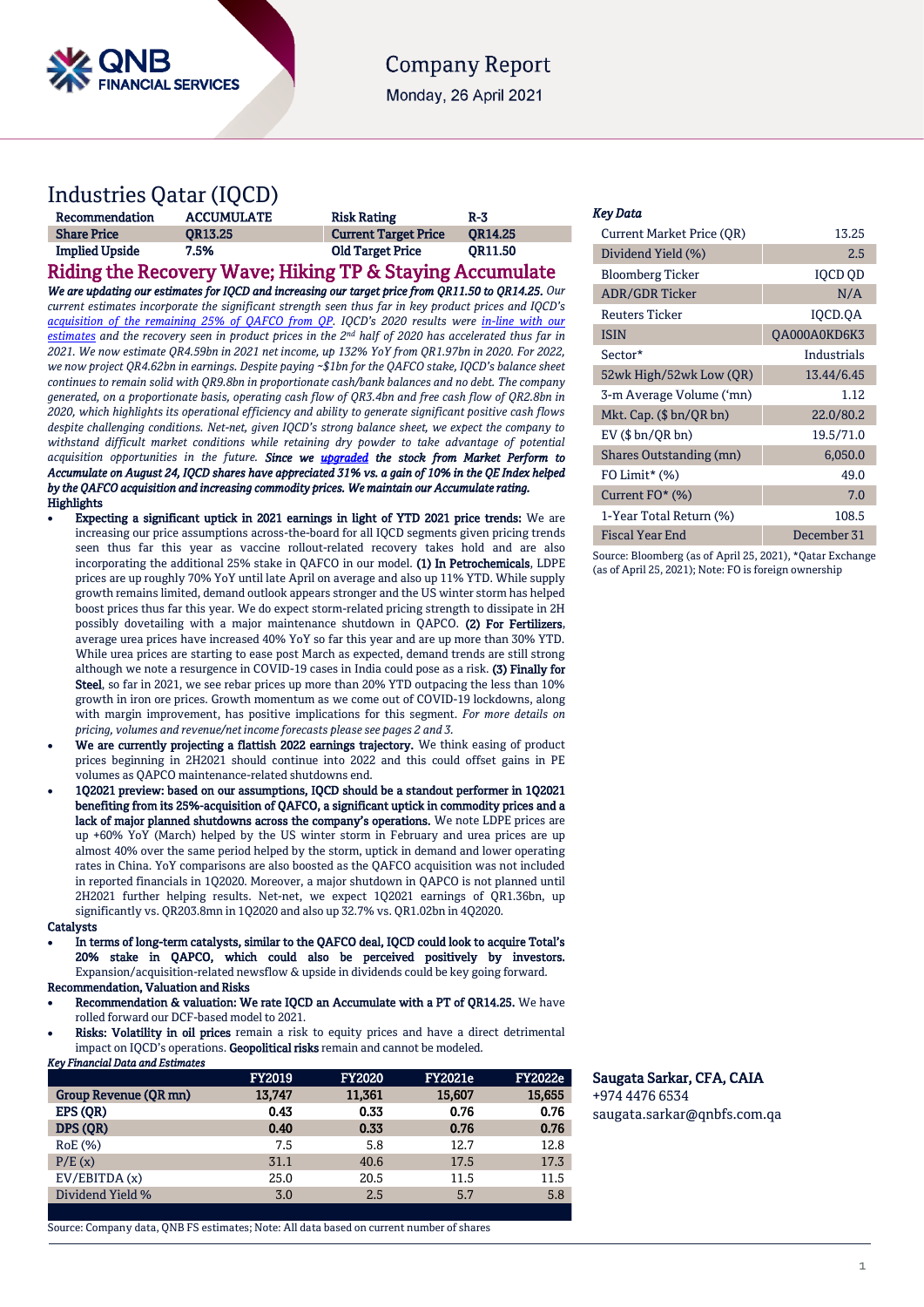## *Segment Revenue, Net Income, Pricing and Sales Volumes*

| <b>Revenue (QR million): All Segments</b>  | 2017   | 2018           | 2019   | 2020           | 2021   | 2022   | 2023   | 2024   |
|--------------------------------------------|--------|----------------|--------|----------------|--------|--------|--------|--------|
| <b>Total Group</b>                         | 14,250 | 16,349         | 13,747 | 11,361         | 15,607 | 15,655 | 15,148 | 15,692 |
| Petrochemical                              | 5,705  | 5,897          | 4,394  | 3,961          | 4,980  | 5,342  | 4,968  | 5,311  |
| Fertilizer                                 | 3,916  | 4,661          | 4,258  | 4,405          | 7,408  | 7,190  | 7,119  | 7,259  |
| Steel                                      | 4,628  | 5,791          | 5,096  | 2,995          | 3,220  | 3,123  | 3,061  | 3,122  |
| Net Income (QR million): All Segments      | 2017   | 2018           | 2019   | 2020           | 2021   | 2022   | 2023   | 2024   |
| <b>Total Group</b>                         | 3,315  | 5,030          | 2,575  | 1,975          | 4,586  | 4,621  | 4,257  | 4,595  |
| Petrochemical                              | 2,227  | 2,484          | 1,308  | 1,065          | 1,804  | 2,049  | 1,782  | 2,021  |
| Fertilizer                                 | 380    | 1,394          | 872    | 898            | 2,654  | 2,456  | 2,368  | 2,438  |
| Steel                                      | 510    | 789            | 36     | (1,314)        | 90     | 74     | 60     | 84     |
| Unallocated                                | 199    | 363            | 358    | 1,325          | 37     | 42     | 46     | 51     |
| Revenue (QR million)                       |        |                |        |                |        |        |        |        |
| Ethylene                                   | 540    | 564            | 359    | 271            | 314    | 334    | 324    | 331    |
| LDPE                                       | 2,570  | 2,812          | 2,070  | 2,204          | 2,650  | 2,798  | 2,714  | 2,768  |
| LLDPE                                      | 1,225  | 1,152          | 834    | 658            | 803    | 939    | 911    | 929    |
| Methanol                                   | 429    | 478            | 310    | 303            | 474    | 480    | 372    | 495    |
| <b>MTBE</b>                                | 682    | 890            | 692    | 381            | 593    | 646    | 501    | 643    |
| Petrochemical & Fuel Additives Revenue     | 5,705  | 5,897          | 4,394  | 3,961          | 4,980  | 5,342  | 4,968  | 5,311  |
| Ammonia                                    | 317    | 302            | 374    | 269            | 613    | 595    | 589    | 601    |
| Urea                                       | 3,471  | 3,974          | 3,862  | 3,992          | 6,644  | 6,445  | 6,381  | 6,508  |
| Melamine                                   | 121    | 122            | 122    | 144            | 150    | 150    | 150    | 150    |
| <b>Fertilizer Revenue</b>                  | 3,916  | 4,661          | 4,258  | 4,405          | 7,408  | 7,190  | 7,119  | 7,259  |
| <b>Steel Bars</b>                          | 3,599  | 4,331          | 3,794  | 2,379          | 2,755  | 2,673  | 2,619  | 2,672  |
| DRI/HBI                                    | 82     | $\blacksquare$ | $\sim$ | $\blacksquare$ |        |        |        |        |
| <b>Billets</b>                             | 723    | 1,216          | 1,028  | 352            | 183    | 178    | 174    | 178    |
| Coils                                      | 231    | 250            | 282    | 272            | 290    | 281    | 276    | 281    |
| <b>Steel Revenue</b>                       | 4,628  | 5,791          | 5,096  | 2,995          | 3,220  | 3,123  | 3,061  | 3,122  |
| Wtd Average Selling Prices (\$/MT)         | 2017   | 2018           | 2019   | 2020           | 2021   | 2022   | 2023   | 2024   |
| <b>Petrochemicals &amp; Fuel Additives</b> |        |                |        |                |        |        |        |        |
| Ethylene                                   | 899    | 939            | 840    | 736            | 957    | 909    | 882    | 899    |
| LDPE                                       | 1,086  | 1,136          | 979    | 949            | 1,268  | 1,204  | 1,168  | 1,191  |
| <b>LLDPE</b>                               | 1,121  | 1,099          | 931    | 821            | 985    | 955    | 927    | 945    |
| Methanol                                   | 302    | 367            | 230    | 189            | 283    | 275    | 266    | 272    |
| <b>MTBE</b>                                | 604    | 788            | 645    | 402            | 604    | 586    | 568    | 579    |
| Fertilizer                                 |        |                |        |                |        |        |        |        |
| Ammonia                                    | 264    | 289            | 241    | 228            | 342    | 332    | 329    | 335    |
| Urea                                       | 214    | 262            | 253    | 237            | 312    | 302    | 299    | 305    |
| Melamine                                   | 895    | 904            | 905    | 686            | 686    | 686    | 686    | 686    |
| Steel                                      |        |                |        |                |        |        |        |        |
| Rebar                                      | 515    | 614            | 489    | 519            | 665    | 645    | 632    | 644    |
| DRI/HBI                                    | 226    |                |        |                |        |        |        |        |
| <b>Billets</b>                             | 441    | 492            | 408    | 416            | 503    | 488    | 478    | 488    |
| Coils                                      | 634    | 685            | 704    | 934            | 995    | 966    | 946    | 965    |
| Sales Volume (MT' 000)                     | 2017   | 2018           | 2019   | 2020           | 2021   | 2022   | 2023   | 2024   |
| <b>Petrochemicals &amp; Fuel Additives</b> |        |                |        |                |        |        |        |        |
| Ethylene                                   | 165    | 165            | 117    | 101            | 90     | 101    | 101    | 101    |
| LDPE                                       | 650    | 680            | 581    | 638            | 574    | 638    | 638    | 638    |
| <b>LLDPE</b>                               | 300    | 288            | 246    | 220            | 224    | 270    | 270    | 270    |
| Methanol                                   | 390    | 358            | 370    | 441            | 460    | 480    | 384    | 500    |
| <b>MTBE</b>                                | 310    | 310            | 295    | 260            | 270    | 303    | 242    | 305    |
| Fertilizer                                 |        |                |        |                |        |        |        |        |
| Ammonia                                    | 330    | 288            | 426    | 290            | 492    | 492    | 492    | 492    |
| Urea                                       | 4,450  | 4,165          | 4,189  | 3,993          | 5,853  | 5,853  | 5,853  | 5,853  |
| Melamine                                   | 37     | 37             | 37     | 58             | 60     | 60     | 60     | 60     |
| <b>Steel</b>                               |        |                |        |                |        |        |        |        |
| Steel Bar                                  | 1,920  | 1,936          | 2,131  | 1,258          | 1,139  | 1,139  | 1,139  | 1,139  |
| DRI/HBI                                    | 100    | 100            | 110    | 80             | 80     | 80     | 80     | 80     |
| <b>Billets</b>                             | 450    | 679            | 691    | 233            | 100    | 100    | 100    | 100    |
| Coils                                      | 100    | 100            | 110    | 80             | 80     | 80     | 80     | 80     |
| Source: Company data, QNB FS estimates     |        |                |        |                |        |        |        |        |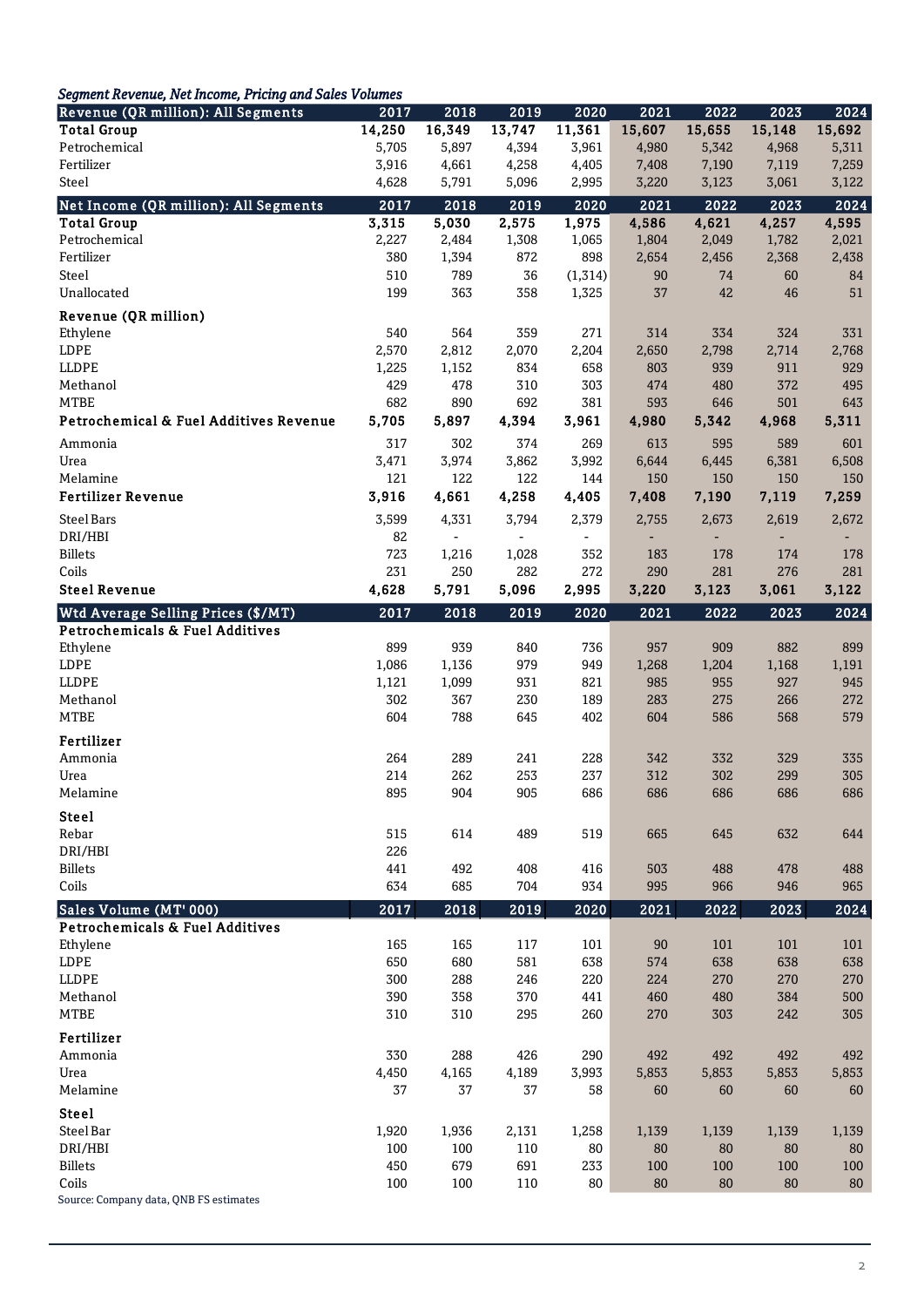# **Detailed Financial Statements**

| <b>FY2022e</b>                                                                                                                                 |
|------------------------------------------------------------------------------------------------------------------------------------------------|
| 10,313                                                                                                                                         |
| (6,111)                                                                                                                                        |
| 4,202                                                                                                                                          |
| (500)                                                                                                                                          |
| (36)                                                                                                                                           |
| 3,666                                                                                                                                          |
| (1, 445)                                                                                                                                       |
| 2,220                                                                                                                                          |
| (34)                                                                                                                                           |
| 2,049                                                                                                                                          |
| 385                                                                                                                                            |
| 4,621                                                                                                                                          |
| 0.76                                                                                                                                           |
| 15,655                                                                                                                                         |
| <b>FY2021e</b><br>10,628<br>(6,216)<br>4,411<br>(490)<br>(36)<br>3,885<br>(1, 445)<br>2,440<br>(35)<br>1,804<br>377<br>4,586<br>0.76<br>15,607 |

Source: Company data, QNB FS estimates

| <b>Balance Sheet (In QR mn)</b>                    | <b>FY2019</b>  | <b>FY2020</b>            | <b>FY2021e</b> | <b>FY2022e</b> |
|----------------------------------------------------|----------------|--------------------------|----------------|----------------|
| <b>Non-Current Assets</b>                          |                |                          |                |                |
| PP&E and Projects Under Development                | 3,336          | 13,882                   | 12,736         | 13,091         |
| <b>Investment Properties</b>                       |                |                          |                |                |
| <b>Investment in Associates</b>                    | 1,476          | 1,475                    | 1,492          | 1,510          |
| <b>Investment in Joint Ventures</b>                | 16,732         | 6,916                    | 8,116          | 8,216          |
| Available-for-Sale Investments                     |                | Ξ                        |                |                |
| <b>Right-of Use Assets</b>                         | 135            | 227                      | 227            | 227            |
| <b>Total Non-Current Assets</b>                    | 21,679         | 22,499                   | 22,571         | 23,044         |
| <b>Current Assets</b>                              |                |                          |                |                |
| <b>Inventories</b>                                 | 1,851          | 1,945                    | 2,489          | 2,447          |
| Accounts Receivables & Prepayments                 | 897            | 1,587                    | 2,279          | 2,212          |
| <b>Due from Related Parties</b>                    | 400            | 869                      | 1,248          | 1,211          |
| Financial Assets at FV through P&L                 | 325            | 348                      | 348            | 348            |
| <b>Cash and Bank Balances</b>                      | 10,718         | 8,801                    | 9,983          | 9,548          |
| <b>Total Current Assets</b>                        | 14,191         | 13,550                   | 16,348         | 15,766         |
| <b>Total Assets</b>                                | 35,870         | 36,049                   | 38,919         | 38,810         |
| <b>Equity</b>                                      | 28,020         | 27,551                   | 30,025         | 29,945         |
| <b>Total Equity</b>                                | 34,230         | 33,777                   | 36,254         | 36,176         |
| <b>Non-Current Liabilities</b>                     |                |                          |                |                |
| <b>Loans and Borrowings</b>                        | $\overline{a}$ | $\overline{\phantom{a}}$ | ÷.             |                |
| End of Service Benefits & Lease Liabilities        | 368            | 745                      | 745            | 745            |
| <b>Total Non-Current Liabilities</b>               | 368            | 745                      | 745            | 745            |
| <b>Current Liabilities</b>                         |                |                          |                |                |
| <b>Accounts Payables &amp; Accruals</b>            | 1,239          | 1,403                    | 1,796          | 1,765          |
| Due to Related Parties, Lease Liabilities & Others | 33             | 88                       | 88             | 88             |
| <b>Loans and Borrowings</b>                        |                | 37                       | 37             | 37             |
| <b>Total Current Liabilities</b>                   | 1,272          | 1,527                    | 1,920          | 1,890          |
| <b>Equity and Liabilities</b>                      | 35,870         | 36,049                   | 38,919         | 38,810         |

Source: Company data, QNB FS estimates